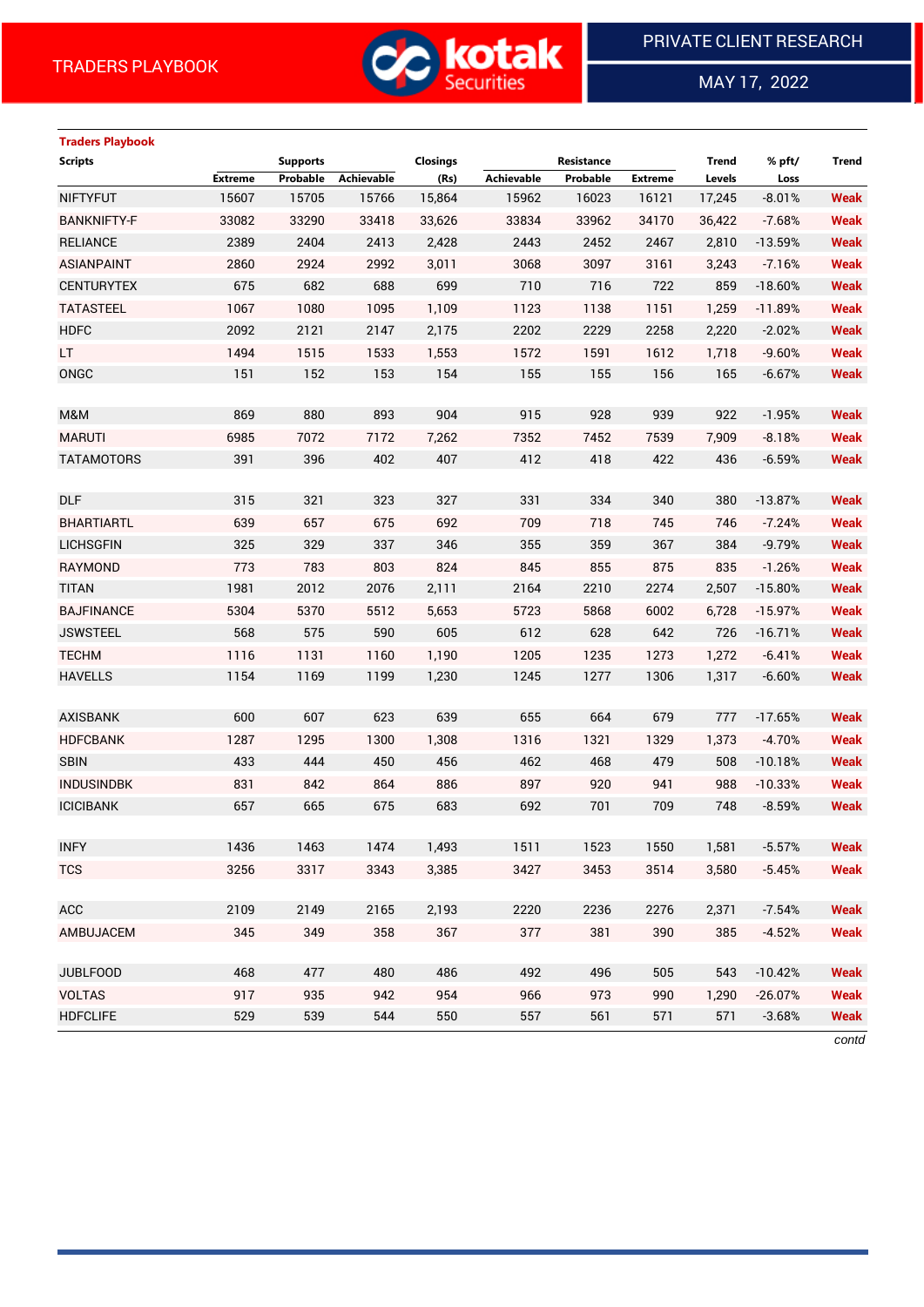# **Closing Pricess**

Closing price is that price at which a scrip closes on the previous day. Traders can start their intraday trade on this level. The stock or index should sustain above or below the closing price else you should exit the trade. Ideally, half a percent should be the stop loss above or below the closing price to enter the trade.

## **Trend**

Trend is the level at which the tendency of Indices and Stocks can be identified. For best results, you can use the 'Trend Remarks' to trade. A 'Weak' trend means that traders can trade with a negative bias. If the trend is 'Strong', you can trade long with a positive bias. Base price should be the closing price.

## **Achievable (Supp/Resis)**

It is the price which can be achieved if the Index/Stock trades above or below the closing price. During normal course of trading, first levels are important as one can take profits around first resistance and supports levels.

# **Probable (Supp/Resis)**

It's a second resistance/support and can be achieved if stocks/indices are in trending mode. Events can lead stocks and indices to reach these levels.

#### **Extreme levels**

Sometimes, the stocks fall or rise to their average lowest or highest levels FOR THE DAY and that may act as an excellent contra buying or selling opportunity with a stop loss given in the table. This means buying around extreme support and selling around extreme resistance strictly with a given stop loss. For e.g. If the extreme support for Nifty is given at 5605, and in case the market comes down to similar levels, then you can initiate long positions with the given 'stop loss for long' in the column, say at 5585. If it breaks 5585 then the trader must exit the position. This is valid on both the sides.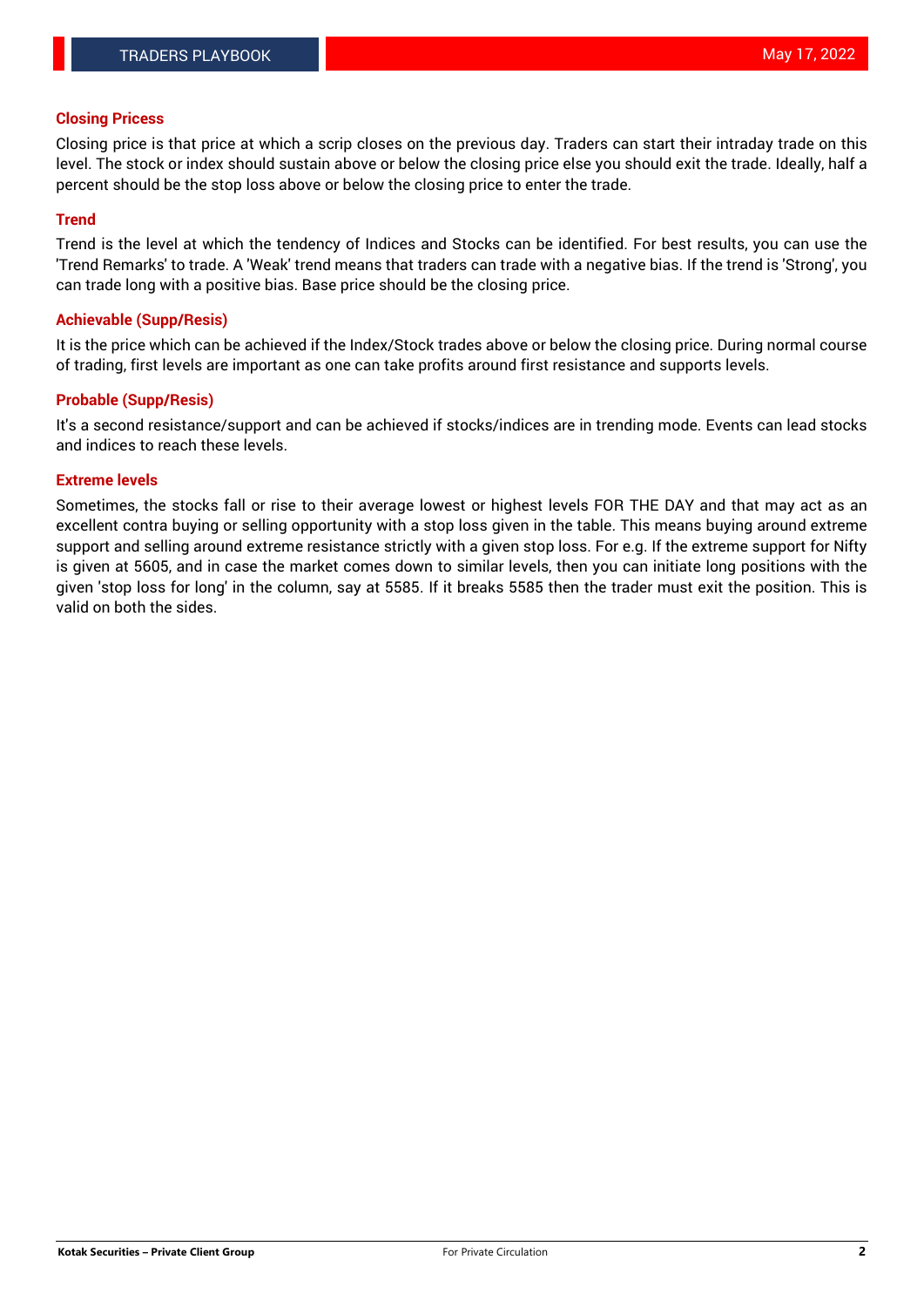# **RATING SCALE (PRIVATE CLIENT GROUP)**

**BUY** – A condition that indicates a good time to buy a stock. The exact circumstances of the signal will be determined by the indicator that an

analyst is using.

**SELL** – A condition that indicates a good time to sell a stock. The exact circumstances of the signal will be determined by the indicator that an

analyst is using.

**Stop Loss Order** – An instruction to the broker to buy or sell stock when it trades beyond a specified price. They serve to either protect your profits or

limit your losses.

#### **FUNDAMENTAL RESEARCH TEAM (PRIVATE CLIENT GROUP)**

#### **Shrikant ChouhanArun AgarwalAmit Agarwal, CFA Hemali Dhame** Head of ResearchAuto & Auto AncillaryTransportation, Paints, FMCG Banking & Finance shrikant.chouhan@kotak.comarun.agarwal@kotak.com agarwal.amit@kotak.com Hemali.Dhame@kotak.com +91 22 6218 5408+91 22 6218 6443+91 22 6218 6439 +91 22 6218 6433 **Jatin Damania Purvi ShahRini MehtaK. Kathirvelu** Metals & Mining, MidcapPharmaceuticalsResearch Associate Support Executive jatin.damania@kotak.com [purvi.shah@kotak.com](mailto:purvi.shah@kotak.com) rini.mehta@kotak.co[mk.kathirvelu@kotak.com](mailto:k.kathirvelu@kotak.com) +91 22 6218 6440+91 22 6218 6432+91 80801 97299 +91 22 6218 6427 **Sumit Pokharna Pankaj Kumar**

Oil and Gas, Information TechConstruction, Capital Goods & Midcaps

sumit.pokharna@kotak.compankajr.kumar@kotak.com

+91 22 6218 6438+91 22 6218 6434

#### **TECHNICAL RESEARCH TEAM (PRIVATE CLIENT GROUP)**

**Shrikant ChouhanAmol AthawaleSayed Haider**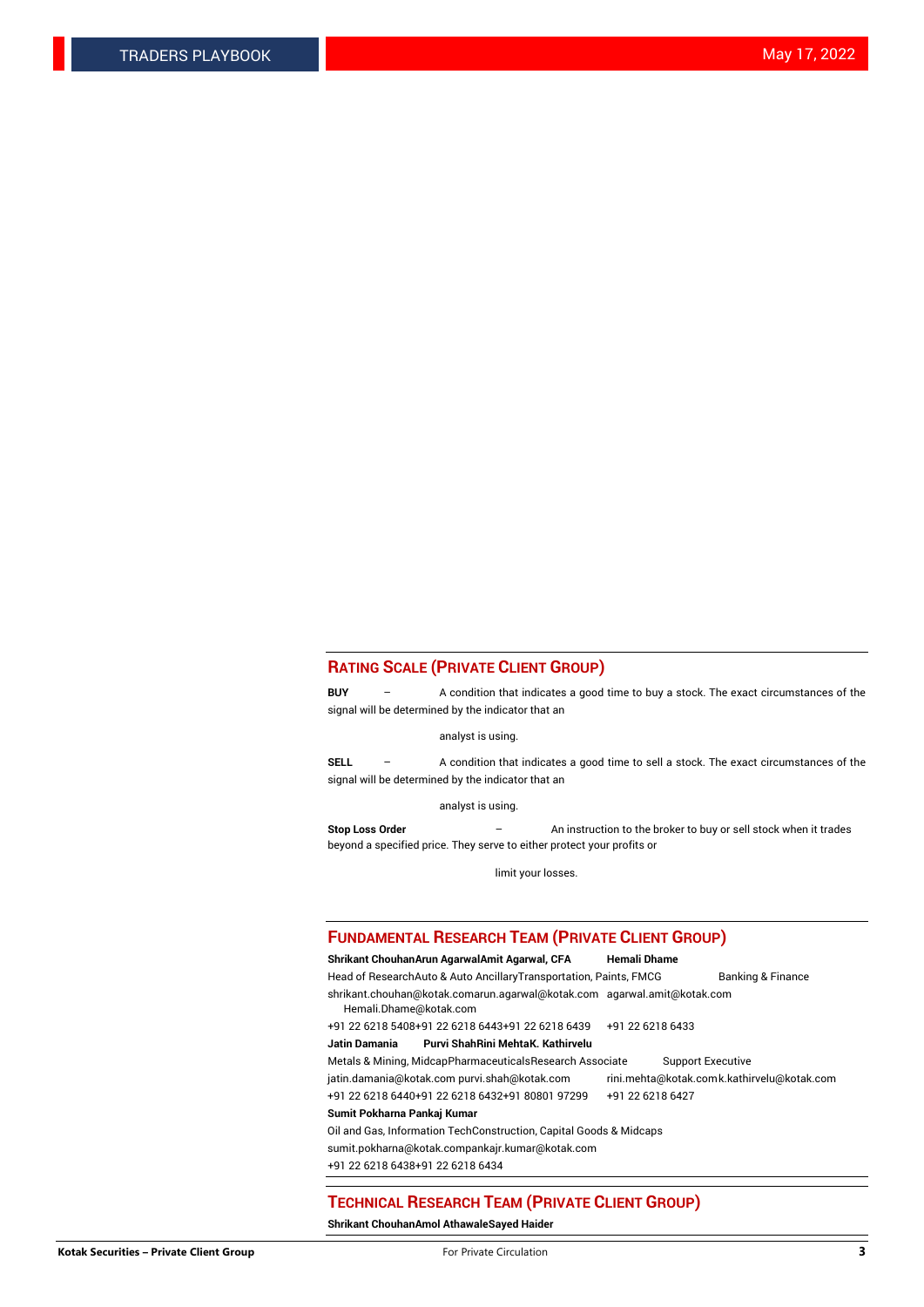[shrikant.chouhan@kotak.com](mailto:shrikant.chouhan@kotak.com)[amol.athawale@kotak.com](mailto:amol.athawale@kotak.com) Research Associate +91 22 6218 5408+91 20 6620 335[0sayed.haider@kotak.com](mailto:sayed.haider@kotak.com) +91 22 62185498

#### **DERIVATIVES RESEARCH TEAM (PRIVATE CLIENT GROUP)**

#### **Sahaj Agrawal Prashanth LaluPrasenjit Biswas, CMT, CFTe**

[sahaj.agrawal@kotak.com](mailto:sahaj.agrawal@kotak.com)[prashanth.lalu@kotak.com](mailto:prashanth.lalu@kotak.com) [prasenjit.biswas@kotak.com](mailto:prasenjit.biswas@kotak.com) +91 79 6607 2231+91 22 6218 5497+91 33 6615 6273

#### **Disclosure/Disclaimer (Private Client Group)**

largest brokerage and distribution house.

Kotak Securities Limited is a corporate trading and clearing member of BSE Limited (BSE), National Stock Exchange of India Limited (NSE), Metropolitan Stock Exchange of India Limited (MSE), National Commodity and Derivatives Exchange (NCDEX) and Multi Commodity Exchange (MCX). Our businesses include stock broking, services rendered in connection with distribution of primary market issues and financial products like mutual funds and fixed deposits, depository services and Portfolio Management.

Kotak Securities Limited is also a depository participant with National Securities Depository Limited (NSDL) and Central Depository Services (India) Limited (CDSL). Kotak Securities Limited is also registered with Insurance Regulatory and Development Authority as Corporate Agent for Kotak Mahindra Old Mutual Life Insurance Limited and is also a Mutual Fund Advisor registered with Association of Mutual Funds in India (AMFI). We are registered as a Research Analyst under SEBI (Research Analyst) Regulations, 2014.

We hereby declare that our activities were neither suspended nor we have defaulted with any stock exchange authority with whom we are registered in last five years. However SEBI, Exchanges and Depositories have conducted the routine inspection and based on their observations have issued advise/warning/deficiency letters/ or levied minor penalty on KSL for certain operational deviations. We have not been debarred from doing business by any Stock Exchange / SEBI or any other authorities; nor has our certificate of registration been cancelled by SEBI at any point of time.

We offer our research services to clients as well as our prospects.

This document is not for public distribution and has been furnished to you solely for your information and must not be reproduced or redistributed to any other person. Persons into whose possession this document may come are required to observe these restrictions.

This material is for the personal information of the authorized recipient, and we are not soliciting any action based upon it. This report is not to be construed as an offer to sell or the solicitation of an offer to buy any security in any jurisdiction where such an offer or solicitation would be illegal. It is for the general information of clients of Kotak Securities Ltd. It does not constitute a personal recommendation or take into account the particular investment objectives, financial situations, or needs of individual clients.

We have reviewed the report, and in so far as it includes current or historical information, it is believed to be reliable though its accuracy or completeness cannot be guaranteed. Neither Kotak Securities Limited, nor any person connected with it, accepts any liability arising from the use of this document. The recipients of this material should rely on their own investigations and take their own professional advice. Price and value of the investments referred to in this material may go up or down. Past performance is not a guide for future performance. Certain transactions -including those involving futures, options and other derivatives as well as non-investment grade securities - involve substantial risk and are not suitable for all investors. Reports based on technical analysis centers on studying charts of a stock's price movement and trading volume, as opposed to focusing on a company's fundamentals and as such, may not match with a report on a company's fundamentals.

Opinions expressed are our current opinions as of the date appearing on this material only. While we endeavor to update on a reasonable basis the information discussed in this material, there may be regulatory, compliance or other reasons that prevent us from doing so. Prospective investors and others are cautioned that any forward-looking statements are not predictions and may be subject to change without notice. Our proprietary trading and investment businesses may make investment decisions that are inconsistent with the recommendations expressed herein.

Kotak Securities Limited has two independent equity research groups: Institutional Equities and Private Client Group. This report has been prepared by the Private Client Group.

We and our affiliates/associates, officers, directors, and employees, Research Analyst(including relatives) worldwide may: (a) from time to time, have long or short positions in, and buy or sell the securities thereof, of company (ies) mentioned herein or (b) be engaged in any other transaction involving such securities and earn brokerage or other compensation or act as a market maker in the financial instruments of the subject company/company (ies) discussed herein or act as advisor or lender / borrower to such company (ies) or have other potential/material conflict of interest with respect to any recommendation and related information and opinions at the time of publication of Research Report or at the time of public appearance. Kotak Securities Limited (KSL) may have proprietary long/short position in the above mentioned scrip(s) and therefore may be considered as interested. The views provided herein are general in nature and does not consider risk appetite or investment objective of particular investor; readers are requested to take independent professional advice before investing. This should not be construed as invitation or solicitation to do business with KSL. Kotak Securities Limited is also a Portfolio Manager. Portfolio Management Team (PMS) takes its investment decisions independent of the PCG research and accordingly PMS may have positions contrary to the PCG research recommendation. Kotak Securities Limited does not provide any promise or assurance of favourable view for a particular industry or sector or business group in any manner. The investor is requested to take into consideration all the risk factors including their financial condition, suitability to risk return profile and take professional advice before investing.

The analyst for this report certifies that all of the views expressed in this report accurately reflect his or her personal views about the subject company or companies and its or their securities, and no part of his or her compensation was, is or will be, directly or indirectly related to specific recommendations or views expressed in this report.

No part of this material may be duplicated in any form and/or redistributed without Kotak Securities' prior written consent.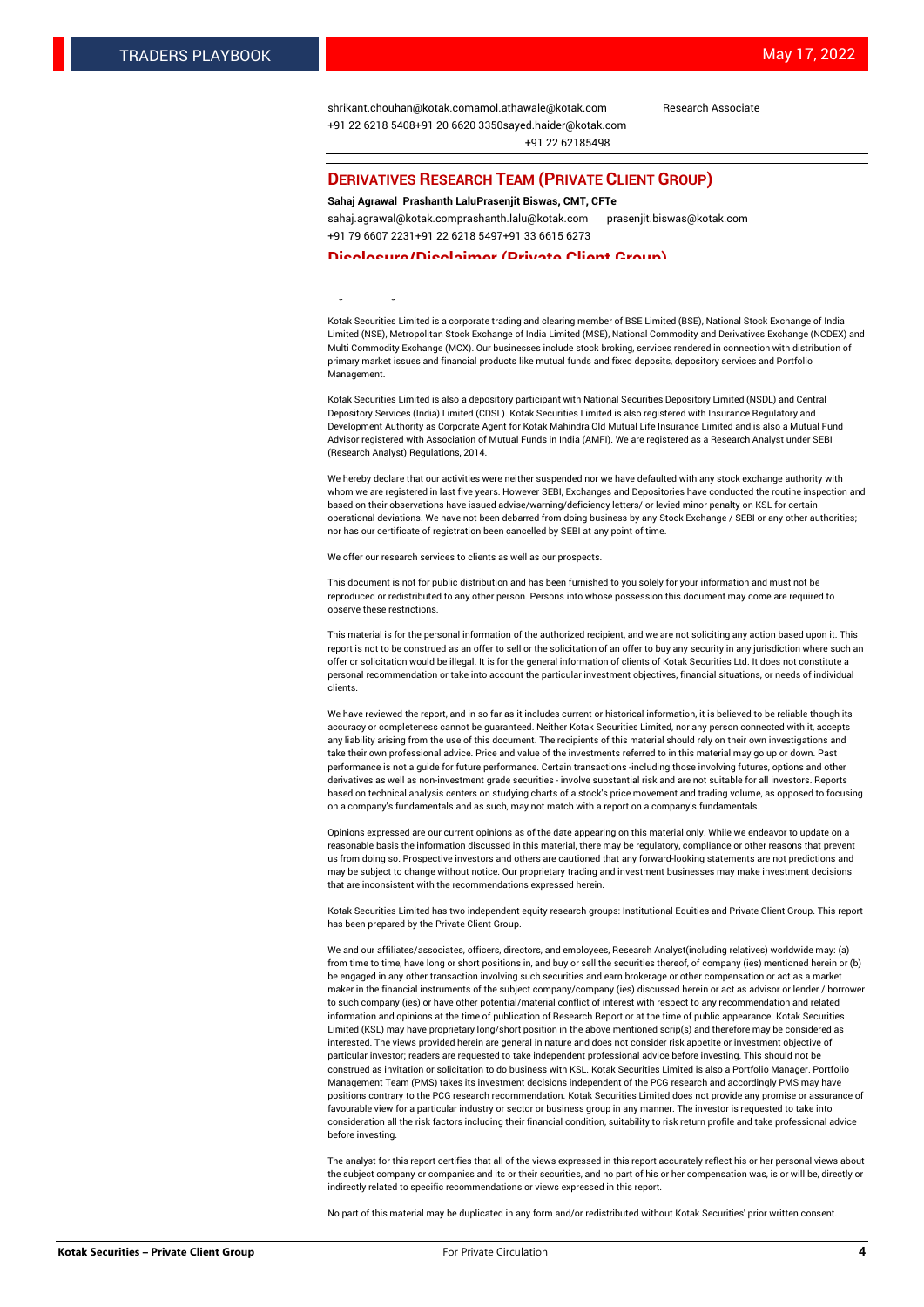#### Details of Associates are available o[n www.kotak.com](http://www.kotak.com/)

"Note that the research analysts contributing to the research report may not be registered/qualified as research analysts with FINRA; and

Such research analysts may not be associated persons of Kotak Mahindra Inc and therefore, may not be subject to NASD Rule 2711 restrictions on communications with a subject company, public appearances and trading securities held by a research analyst account

Any U.S. recipients of the research who wish to effect transactions in any security covered by the report should do so with or through Kotak Mahindra Inc. (Member FINRA/SIPC) and (ii) any transactions in the securities covered by the research by U.S. recipients must be effected only through Kotak Mahindra Inc. (Member FINRA/SIPC) at 369 Lexington Avenue 28th Floor NY NY 10017 USA (Tel:+1 212-600-8850).

Kotak Securities Limited and its non US affiliates may, to the extent permissible under applicable laws, have acted on or used this research to the extent that it relates to non US issuers, prior to or immediately following its publication. This material should not be construed as an offer to sell or the solicitation of an offer to buy any security in any jurisdiction where such an offer or solicitation would be illegal. This research report and its respective contents do not constitute an offer or invitation to purchase or subscribe for any securities or solicitation of any investments or investment services. Accordingly, any brokerage and investment services including the products and services described are not available to or intended for Canadian persons or US persons."

Research Analyst has served as an officer, director or employee of subject company(ies): No

We or our associates may have received compensation from the subject company(ies) in the past 12 months.

We or our associates have managed or co-managed public offering of securities for the subject company(ies) in the past 12 months: No

We or our associates may have received compensation for investment banking or merchant banking or brokerage services from the subject company(ies) in the past 12 months. We or our associates may have received any compensation for products or services other than investment banking or merchant banking or brokerage services from the subject company(ies) in the past 12 months. We or our associates may have received compensation or other benefits from the subject company(ies) or third party in connection with the research report. Our associates may have financial interest in the subject company(ies).

Research Analyst or his/her relative's financial interest in the subject company(ies): No

Kotak Securities Limited has financial interest in the subject company(ies) at the end of the month immediately preceding the date of publication of Research Report: No

"However, Kotak Securities Prop/Arbitrage team could have exposure/financial interest to the subject company/companies during the ongoing month."

Nature of financial interest is holding of equity shares or derivatives of the subject company.

Our associates may have actual/beneficial ownership of 1% or more securities of the subject company(ies) at the end of the month immediately preceding the date of publication of Research Report.

Research Analyst or his/her relatives has actual/beneficial ownership of 1% or more securities of the subject company(ies) at the end of the month immediately preceding the date of publication of Research Report: No.

Kotak Securities Limited has actual/beneficial ownership of 1% or more securities of the subject company(ies) at the end of the month immediately preceding the date of publication of Research Report: No

By referring to any particular sector, Kotak Securities Limited does not provide any promise or assurance of favourable view for a particular industry or sector or business group in any manner. The investor is requested to take into consideration all the risk factors including their financial condition, suitability to risk return profile and take professional advice before investing. Such representations are not indicative of future results.

Subject company(ies) may have been client during twelve months preceding the date of distribution of the research report.

"A graph of daily closing prices of securities is available at https://www.nseindia.com/ChartApp/install/charts/main

and http://economictimes.indiatimes.com/markets/stocks/stock-quotes. (Choose a company from the list on the browser and select the "three years" icon in the price chart)."

Kotak Securities Limited. Registered Office: 27 BKC, C 27, G Block, Bandra Kurla Complex, Bandra (E), Mumbai 400051. CIN: U99999MH1994PLC134051, Telephone No.: +22 43360000, Fax No.: +22 67132430. Website:

www.kotak.com/www.kotaksecurities.com. Correspondence Address: Infinity IT Park, Bldg. No 21, Opp. Film City Road, A K Vaidya Marg, Malad (East), Mumbai 400097. Telephone No: 42856825. SEBI Registration No: INZ000200137 (Member ID: NSE-08081; BSE-673; MSE-1024; MCX-56285; NCDEX-1262), AMFI ARN 0164, PMS INP000000258 and Research Analyst INH000000586. NSDL/CDSL: IN-DP-629-2021. Our research should not be considered as an advertisement or advice, professional or otherwise. The investor is requested to take into consideration all the risk factors including their financial condition, suitability to risk return profile and the like and take professional advice before investing. Investments in securities market are subject to market risks, read all the related documents carefully before investing. Derivatives are a sophisticated investment device. The investor is requested to take into consideration all the risk factors before actually trading in derivative contracts. Compliance Officer Details: Mr. Sanjayu Nair. Call: 022 - 4285 8484, or Email: ks.compliance@kotak.com.

In case you require any clarification or have any concern, kindly write to us at below email ids:

**Level 1**: For Trading related queries, contact our customer service at 'service.securities@kotak.com' and for demat account related queries contact us at ks.demat@kotak.com or call us on: Toll free numbers 18002099191 / 1860 266 9191

**Level 2:** If you do not receive a satisfactory response at Level 1 within 3 working days, you may write to us at ks.escalation@kotak.com or call us on 022-42858445 and if you feel you are still unheard, write to our customer service HOD at ks.servicehead@kotak.com or call us on 022-42858208.

**Level 3:** If you still have not received a satisfactory response at Level 2 within 3 working days, you may contact our Compliance Officer (Mr. Sanjayu Nair) at ks.compliance@kotak.com or call on 91- (022) 4285 8484.